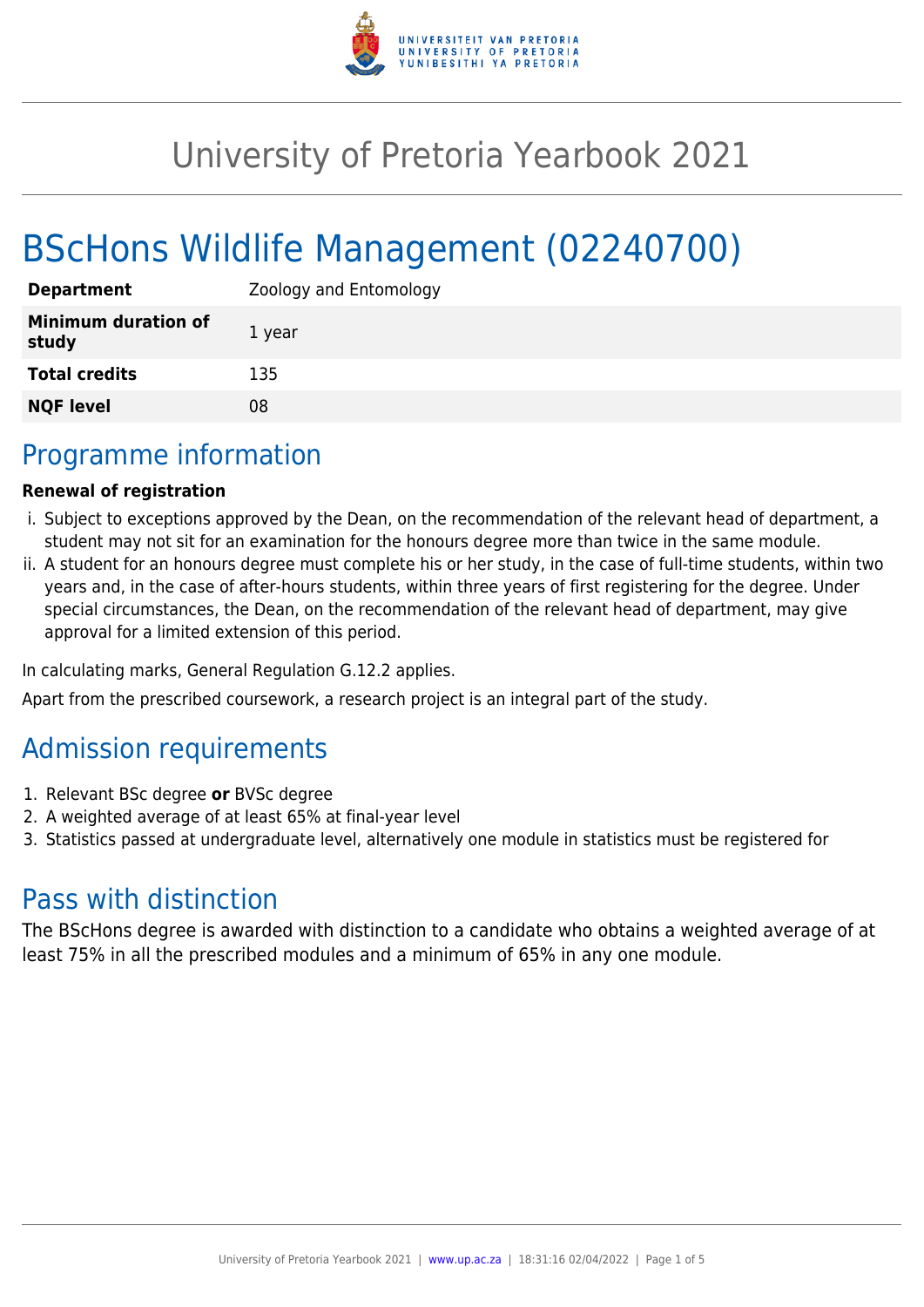

# Curriculum: Final year

**Minimum credits: 135**

## **Core modules**

## **Statistics for biological sciences 780 (BME 780)**

| 15.00                                        |
|----------------------------------------------|
| 08                                           |
| Faculty of Natural and Agricultural Sciences |
| No prerequisites.                            |
| 2 Block weeks                                |
| Module is presented in English               |
| <b>Statistics</b>                            |
| Semester 1                                   |
|                                              |

#### **Module content**

The principles of experimental design as required for the selection of an appropriate research design. Identification of the design limitations and the impact thereof on the research hypotheses and the statistical methods. Identification and application of the appropriate statistical methods needed. Interpreting of statistical results and translating these results to the biological context.

## **Plant identification and herbarium curation 786 (BOT 786)**

| <b>Module credits</b>         | 15.00                                               |
|-------------------------------|-----------------------------------------------------|
| <b>NQF Level</b>              | 08                                                  |
| <b>Prerequisites</b>          | BOT 161 or permission from the Head of Department.  |
| <b>Contact time</b>           | 2 Block weeks, 2 practicals per week, 3 Block weeks |
| <b>Language of tuition</b>    | Module is presented in English                      |
| <b>Department</b>             | Department of Plant and Soil Sciences               |
| <b>Period of presentation</b> | Semester 1                                          |

#### **Module content**

Principles of identification, classification and nomenclature; identification of plants; family recognition; collection of plant specimens for identification; herbarium as a source of information. Variation in seed plants and breeding systems. Legal and ethical aspects of plant collection and permit requirements. Specimen preparation, including pressing, sterilisation, mounting, labelling and data capture. Introduction to herbarium databases. Herbarium curation and upkeep, including nomenclatural and taxonomic updates and classification systems, and aspects of pest control and health and safety. Practical work involves an excursion.

#### **Wildlife ecology 780 (NLB 780)**

**Module credits** 10.00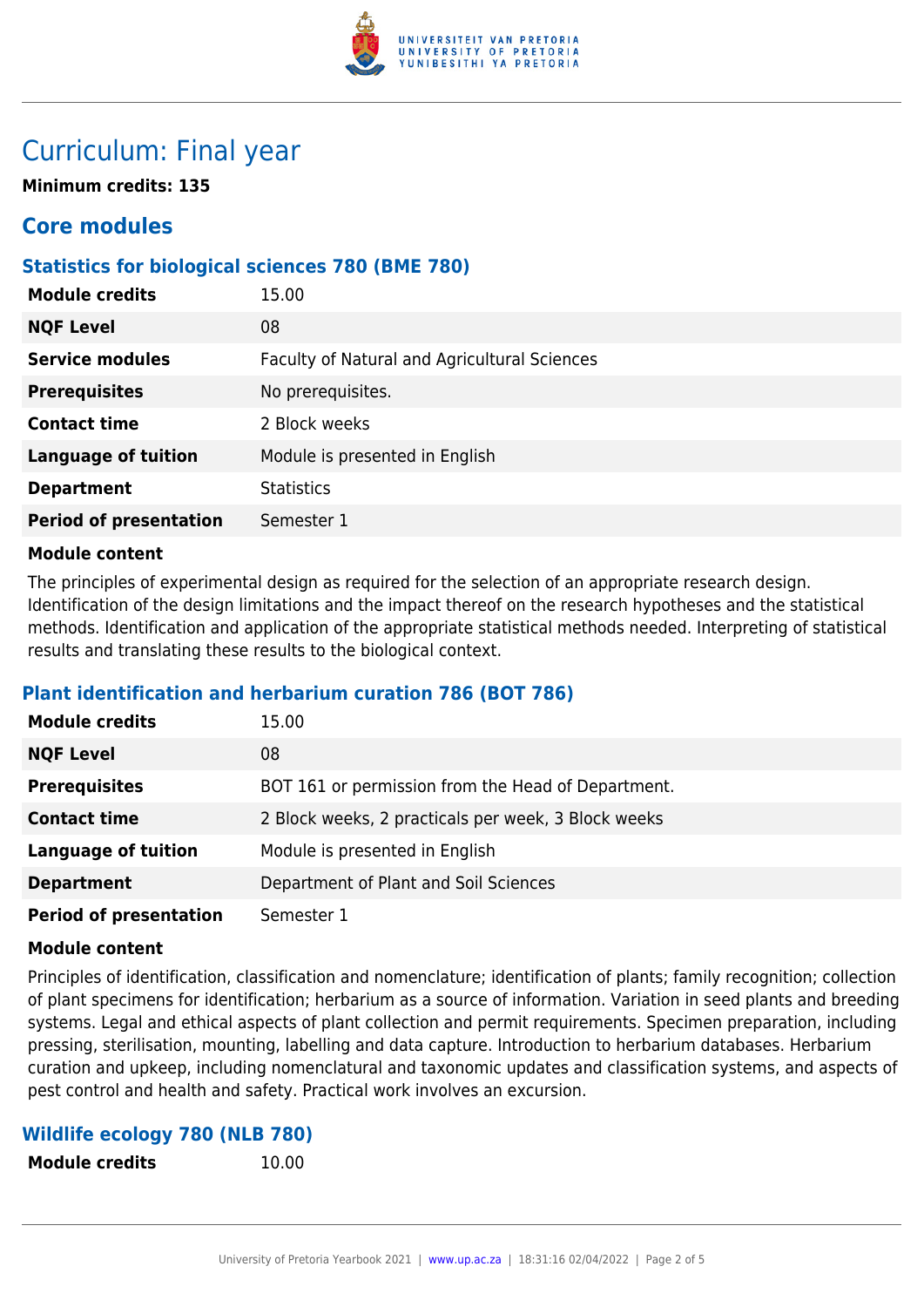

| <b>NQF Level</b>              | 08                                         |
|-------------------------------|--------------------------------------------|
| <b>Prerequisites</b>          | No prerequisites.                          |
| <b>Contact time</b>           | 2 lectures per week, 2 practicals per week |
| <b>Language of tuition</b>    | Module is presented in English             |
| <b>Department</b>             | Zoology and Entomology                     |
| <b>Period of presentation</b> | Semester 1                                 |

#### **Module content**

Research in wildlife management focuses on gaining a better understanding of patterns of animal distribution, abundance, and diversity, and implementation of scientifically sound strategies for sustainable management and conservation of wildlife populations. This module will develop an in-depth understanding of core wildlife management concepts with a focus on population characteristics, the density concept, mortality, natality, life tables, population growth, harvesting quotas, population regulation, population structure, dispersal, dispersion, aggregation, isolation and territoriality, competition and predator-prey relationships. This module will also explore new ideas, and advanced research methods to evaluate ecological data in the context of wildlife ecology.

#### **Wildlife management principles and techniques 781 (NLB 781)**

| <b>Module credits</b>         | 10.00                                            |
|-------------------------------|--------------------------------------------------|
| <b>NQF Level</b>              | 08                                               |
| <b>Prerequisites</b>          | No prerequisites.                                |
| <b>Contact time</b>           | 1 discussion class per month, 1 lecture per week |
| <b>Language of tuition</b>    | Module is presented in English                   |
| <b>Department</b>             | Zoology and Entomology                           |
| <b>Period of presentation</b> | Year                                             |

#### **Module content**

The most important techniques applicable to wildlife management and wildlife research are discussed. The principles, applications and restrictions of the following are discussed amongst others: wildlife counts, age determination, age and sex ratios, translocation of animals, chemical immobilisation, mechanical capture techniques, transport of wildlife, land-use, predator control and predator-prey studies.

| <b>Module credits</b>      | 10.00                          |
|----------------------------|--------------------------------|
| <b>NQF Level</b>           | 08                             |
| <b>Prerequisites</b>       | No prerequisites.              |
| <b>Contact time</b>        | 2 Block weeks, 2 practicals    |
| <b>Language of tuition</b> | Module is presented in English |
| <b>Department</b>          | Zoology and Entomology         |
|                            |                                |

#### **Wildlife nutrition 782 (NLB 782)**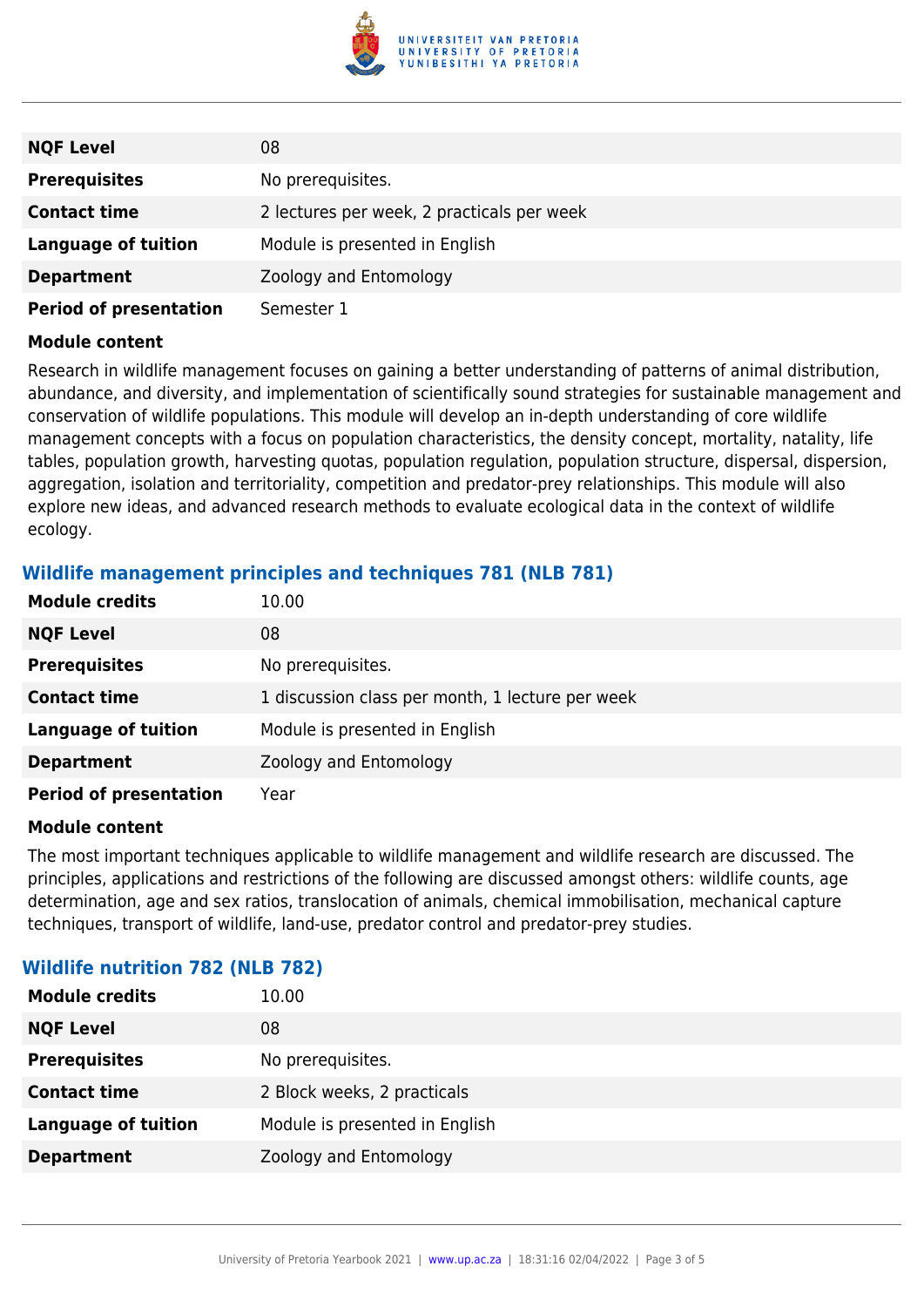

#### **Period of presentation** Semester 2

#### **Module content**

Ensuring essential prior knowledge of the fundamentals of nutrition through peer-assisted learning strategies. The digestive functioning of selected wild ruminant and non-ruminant herbivores is discussed as well as their nutrient requirements and deficiencies that commonly occur. The spatial scaling of nutrients in vegetation is explained, followed by the foraging strategies that large African herbivores of varying body sizes use to adapt to spatial and temporal nutrient heterogeneity. Optimal foraging theory is discussed. This module supports the Sustainable Development Goals 2 (Zero hunger) and 15 (Life on land).

## **Parasites, diseases and the capture of wildlife animals 783 (NLB 783)**

| <b>Module credits</b>         | 10.00                                      |
|-------------------------------|--------------------------------------------|
| <b>NQF Level</b>              | 08                                         |
| <b>Prerequisites</b>          | No prerequisites.                          |
| <b>Contact time</b>           | 2 lectures per week, 2 practicals per week |
| <b>Language of tuition</b>    | Module is presented in English             |
| <b>Department</b>             | Zoology and Entomology                     |
| <b>Period of presentation</b> | Semester 1                                 |

#### **Module content**

Parasites, diseases and capture of wild animals. An overview of veterinary aspects with reference to important parasites and diseases of wild animals. The capture of wildlife and the stress-related consequences of the capture of wild animals. The module content includes a discussion of all the different chemicals used to immobilise wild animals, darting, and handling of wild animals under sedation. The internal and external parasites, most important contagious wildlife diseases and the prevention of capture related diseases are discussed.

## **Research project 795 (NLB 795)**

| <b>Module credits</b>         | 50.00                          |
|-------------------------------|--------------------------------|
| <b>NQF Level</b>              | 08                             |
| <b>Prerequisites</b>          | No prerequisites.              |
| <b>Language of tuition</b>    | Module is presented in English |
| <b>Department</b>             | Zoology and Entomology         |
| <b>Period of presentation</b> | Year                           |

#### **Module content**

A research protocol, field work and project report based on an ecological or wildlife management topic. This module will introduce aspects of scientific communication, developing skills in communication, writing and public presentation. The module addresses the Life on Land Sustainable Development Goal.

## **Rangeland management 781 (WDE 781)**

**Module credits** 15.00